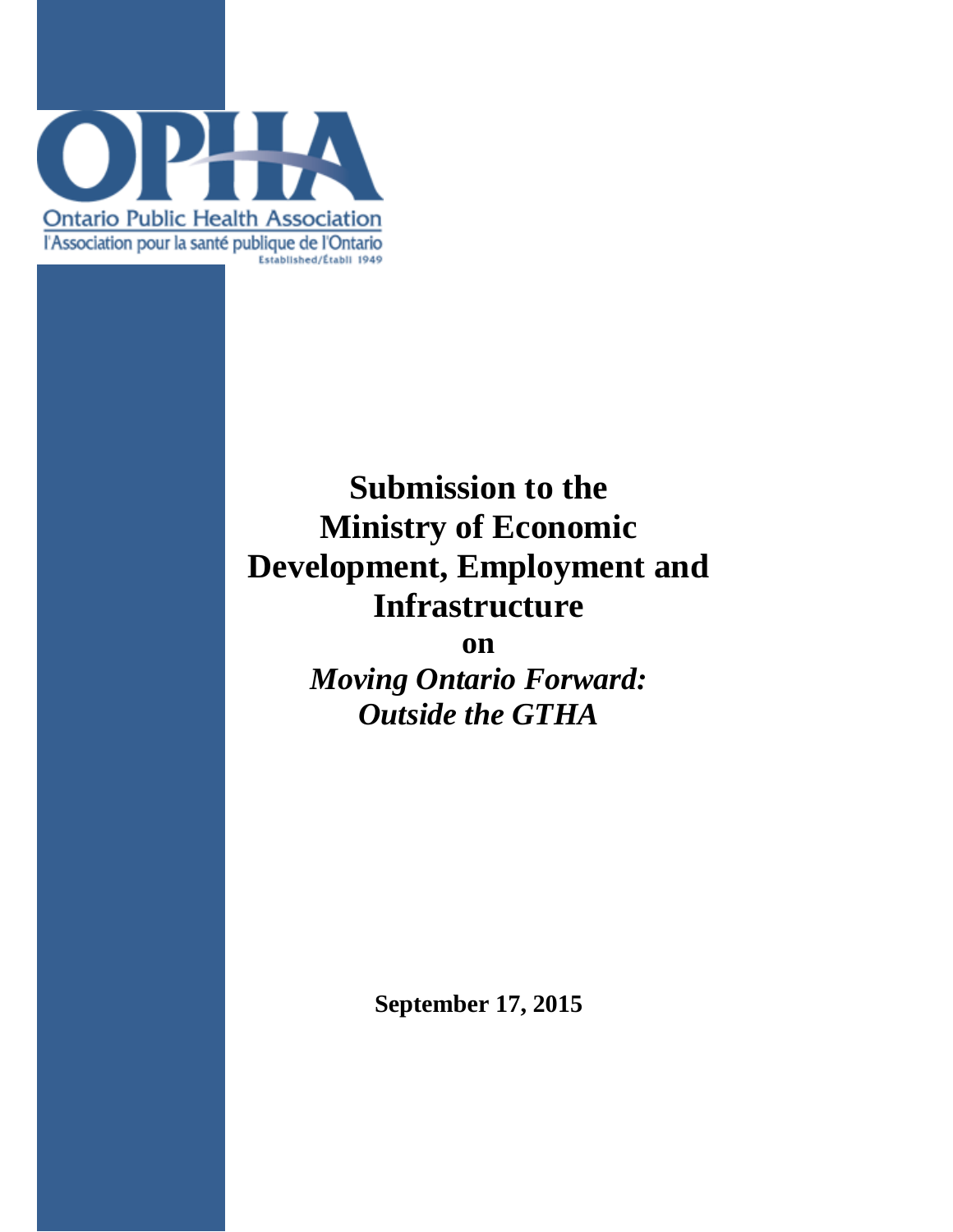

### **Introduction**

On behalf of the OPHA's Volunteer Work Group on the Build Environment, please find outlined below our responses to the questions posed through your consultation on M*oving Ontario Forward: Outside the GTHA.* We appreciate the opportunity to offer our comments and would be pleased to provide any additional information and answer any questions you may have.

## **Do you think about infrastructure on a daily basis?**

Public health professionals have a stake in infrastructure in our communities.

The built environment of a community influences health in a number of ways and thus the design and development of infrastructure is of interest to public health professionals. With a mandate under the Ontario Public Health Standards to work with municipalities to create supportive built environments for health, public health professionals are important stakeholders in shaping municipal land-use and infrastructure policies that influence the health and wellbeing of Ontarians. Healthy policies are the first step in creating healthy infrastructure and communities.

The opportunities that Ontarians have for good health and quality of life are directly related to municipal infrastructure. The way our roads, public spaces and facilities, and communities are designed impact levels of physical activity, incidence of injuries, air and water quality, mental health and social capital, all of which affect the health of the public (Simcoe Muskoka District Health Unit, 2007<sup>i</sup>)

When considering supportive built environments for health, small urban and rural communities have unique issues that are related to municipal infrastructure. For instance, people must often travel long distances to get to destinations and transportation planning is usually focused on infrastructure for automobiles. As a result, there are fewer multi-use trails, sidewalks and bike lanes, reducing the opportunity to use active forms of transportation.<sup>"</sup> Therefore, the impact of infrastructure development on health is a significant consideration when allocating funds for municipal infrastructure.

## **What types of infrastructure projects could unlock tangible economic development opportunities in your communities?**

**Recommendation:** To create economic development opportunities, infrastructure projects need to contribute to quality of place, encourage sustainability and accommodate active transportation.

#### **Rationale**

"A good physical environment is a good economic environment" (Tolley,  $2011^{\text{th}}$ ) There is a growing body of evidence that shows the impact that the built environment has on health – of both the local population and economy. Infrastructure projects that take both of these factors into account will have maximum benefit for communities. Walking and cycling are important quality of life features – and are critical for attracting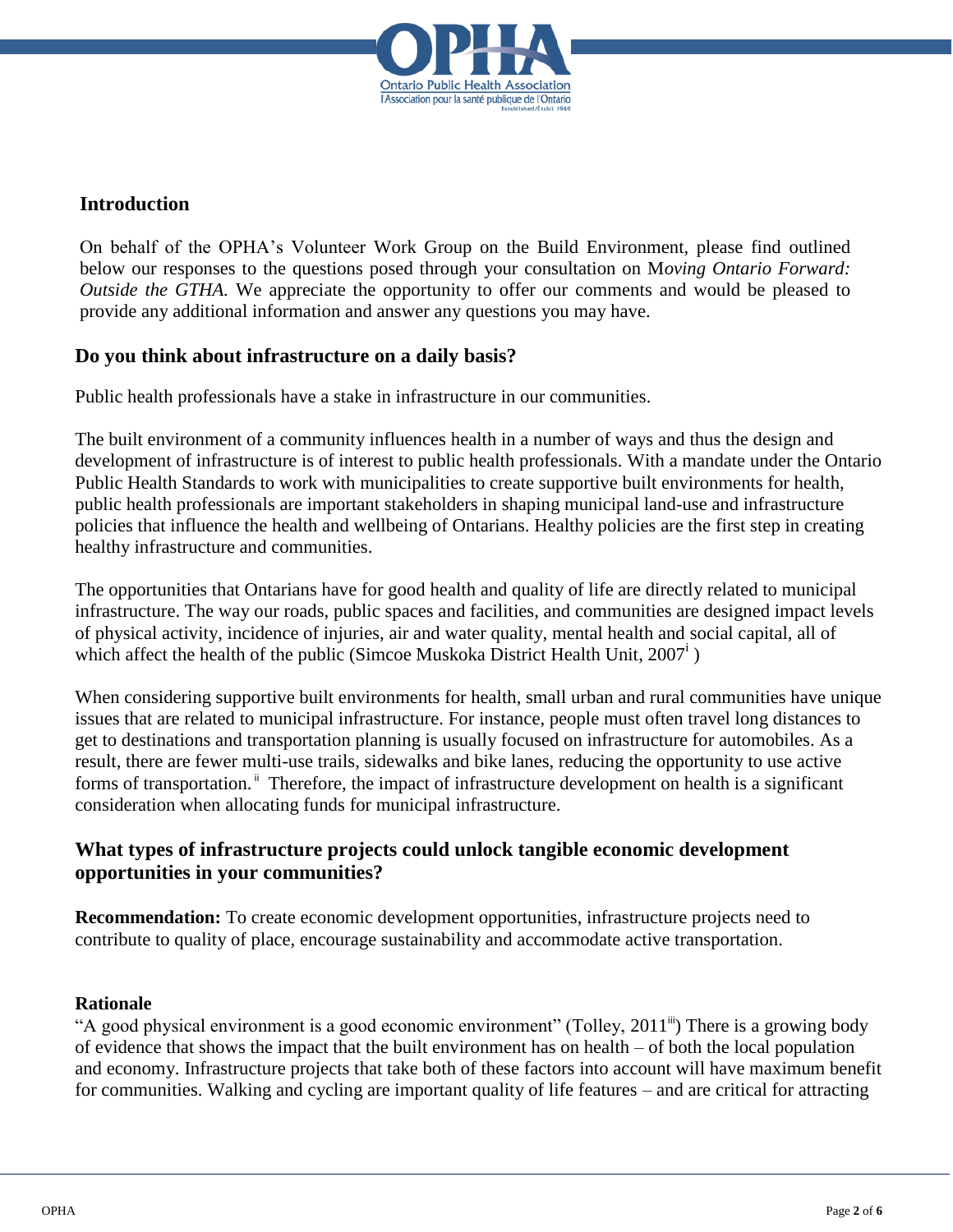

and retaining businesses, employees, families and youth. Infrastructure projects for walking include trails, paths, and sidewalks, and for cycling include trails, bike lanes, and paved shoulders. It is critical that when undertaking large transportation infrastructure projects, accommodation for walking and cycling is included – a complete streets approach. Other improvements that are part of a complete street include amenities such as benches, lighting, decorative surfaces, crosswalks, bike racks, and plantings.

Communities that invest in infrastructure that supports and encourages walking, cycling and other forms of active transportation not only see more people walking and cycling, but also reap many economic benefits. A Toronto study showed that people who biked and walked to a retail area reported they spent more money per month than people who drove there (Clean Air Partnership,  $2009^{\circ}$ ). A report by Davis estimated the return on active transportation investments averaged 13:1, with benefits including reduced road casualties, congestion, fuel costs, noise, and air pollution.

Improved walking and cycling conditions can increase both retail and private property values, and attract business. In Washington D.C. design improvements on a ¾ mile corridor helped attract 44 new businesses and 200 new jobs, as well as increased sales and foot traffic. (National Complete Streets Coalition<sup>v</sup>) Walkable areas attract people to visit often, stay longer and spend more money (Urban Land Institute,  $2010^{vi}$ )

Providing infrastructure to accommodate active transportation is also a matter of equity. According to Statistics Canada, 20% of households in Canada do not own a car – people do not drive due to age, health, disability or income barriers, or have opted out of car ownership. The aging demographic of our population means that consideration must be given to transportation options and infrastructure outside of driving a car. In a survey of real estate markets in the U.S., increase in the walkability of a neighbourhood as measured by WalkScore increased home values by \$700 to \$3000. A 10-point increase in WalkScore increases commercial property values by 5-8%. (University of Arizona and Indiana University,  $2010^{\text{vi}}$ )

# **What is the long-term future of your transportation network, and how can Moving Ontario Forward support that?**

#### **Recommendation:**

- Allocate dedicated funds to municipalities for both the building and on-going maintenance of active transportation facilities
- Encourage and support transportation projects that use environmentally-friendly design and materials

#### **Rationale**

The design of transportation networks has a direct impact on health. Evidence shows complete streets which accommodate walking; cycling, transit and motorized traffic are beneficial to health due to increased physical activity, increased traffic safety, better air quality, lowered body weight and improved physical, mental and social health.<sup>viii</sup> Municipalities across Ontario recognize the need for their transportation networks to accommodate multiple modes for multiple benefits. *Moving Ontario Forward* can support municipalities in their efforts to create safe, accessible and connected multi-modal transportation systems by dedicating a portion of formula-based funds (e.g. gas tax) specifically for projects that focus on active transportation and creating complete streets. This approach would create incentive for municipalities to continue to invest in building multi-modal transportation networks. For application-based funds, criteria for selection should give preference to projects that benefit a range of transportation modes.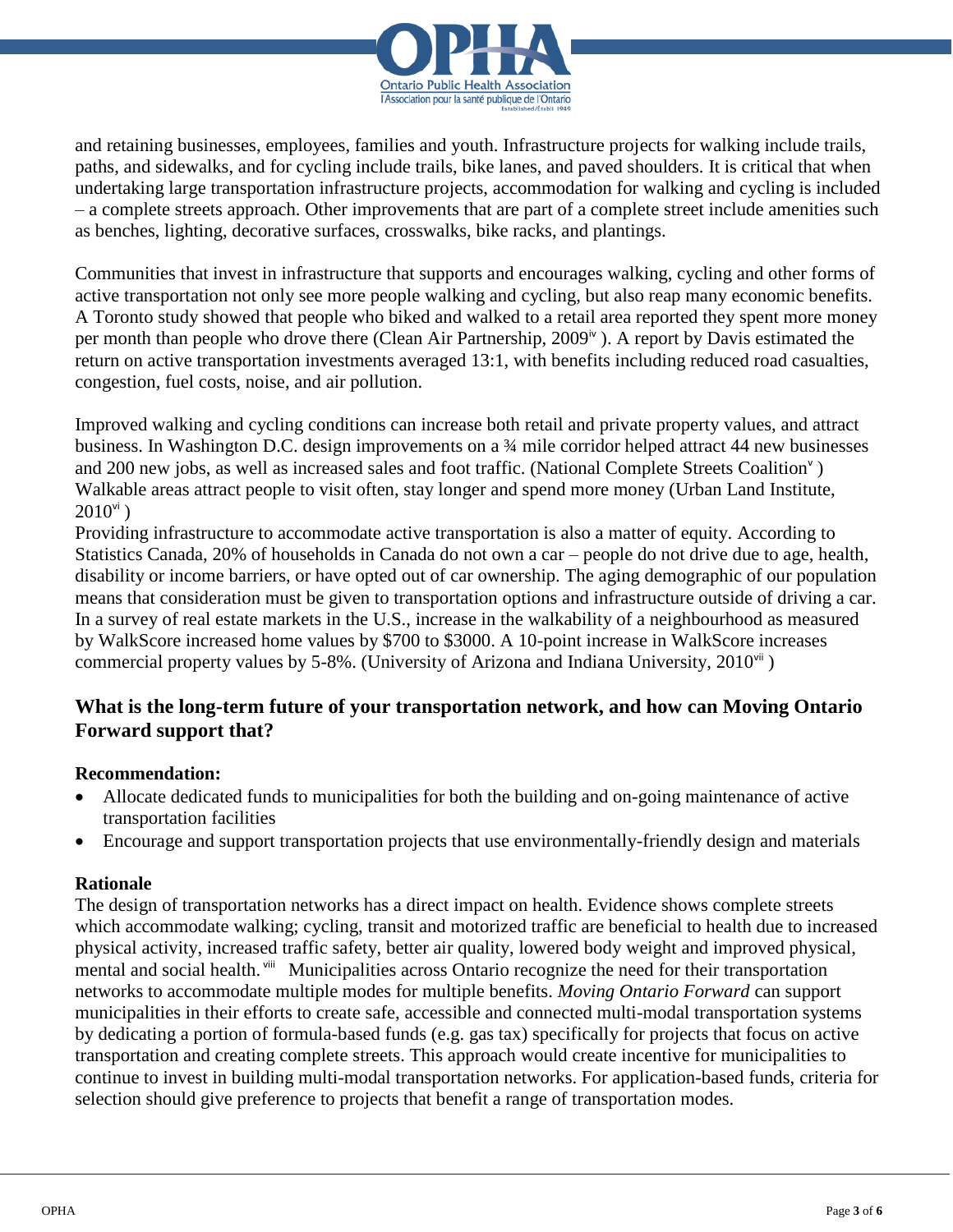

Transportation networks also need annual and long-term maintenance. Funds should be available for municipalities for annual maintenance, with priority given to maintenance of active transportation infrastructure.

The complementary environmental impacts of transportation networks should also be considered. Implementing new design and building technologies, such as low-impact design, can help to decrease the impacts that these networks have on the local environment. For example, utilizing permeable pavement technologies allows for storm water to filter through pavement back to the ground water table. This means that fewer resources are needed to create and maintain storm water sewers and retention ponds. Prioritizing projects which include multiple transportation modes, while also factoring in the environmental impacts of those networks, will allow for the greatest health benefits to be garnered by those transportation networks.

# **What should we consider as we work on developing an efficient and modern highway network to help connect regions and communities? \***

#### **Recommendations:**

- Include cycling when planning and developing provincial highway network
- Work with Ministry of Transportation to take a coordinated approach to planning a provincial bicycle network
- Ensure that highways going through small towns do not impede local safety, accessibility and active transportation corridors

#### **Rationale**

The provincial highway network must also include cycling. The Ministry of Transportation is working on the development of a provincial cycling network, which will be an important resource for tourism, as well as a way to connect local cycling routes across jurisdictions.

The provincial highway system is a critical connector between communities to foster economic growth and development. It is also important to consider the impacts of provincial highways within communities. In rural Ontario, this means that highways frequently function as main or downtown streets. Therefore, development of provincial highways needs to consider local needs and context in order to ensure that these roads do not impede safety, mobility and accessibility for local travel, especially active transportation.

# **What else should we consider when making decisions around new infrastructure program design and when prioritizing future investments?**

#### **Recommendations:**

- Direct municipalities to consult with local public health units for input on health impacts of infrastructure projects
- Develop incentives for municipalities to incorporate green and environmentally-friendly design and materials
- Prioritize funding for projects that achieve multiple outcomes and objectives, in particular health, and address priorities of multiple ministries
- Review existing infrastructure funding arrangements (e.g., development charges) for appropriateness relative to provincial goals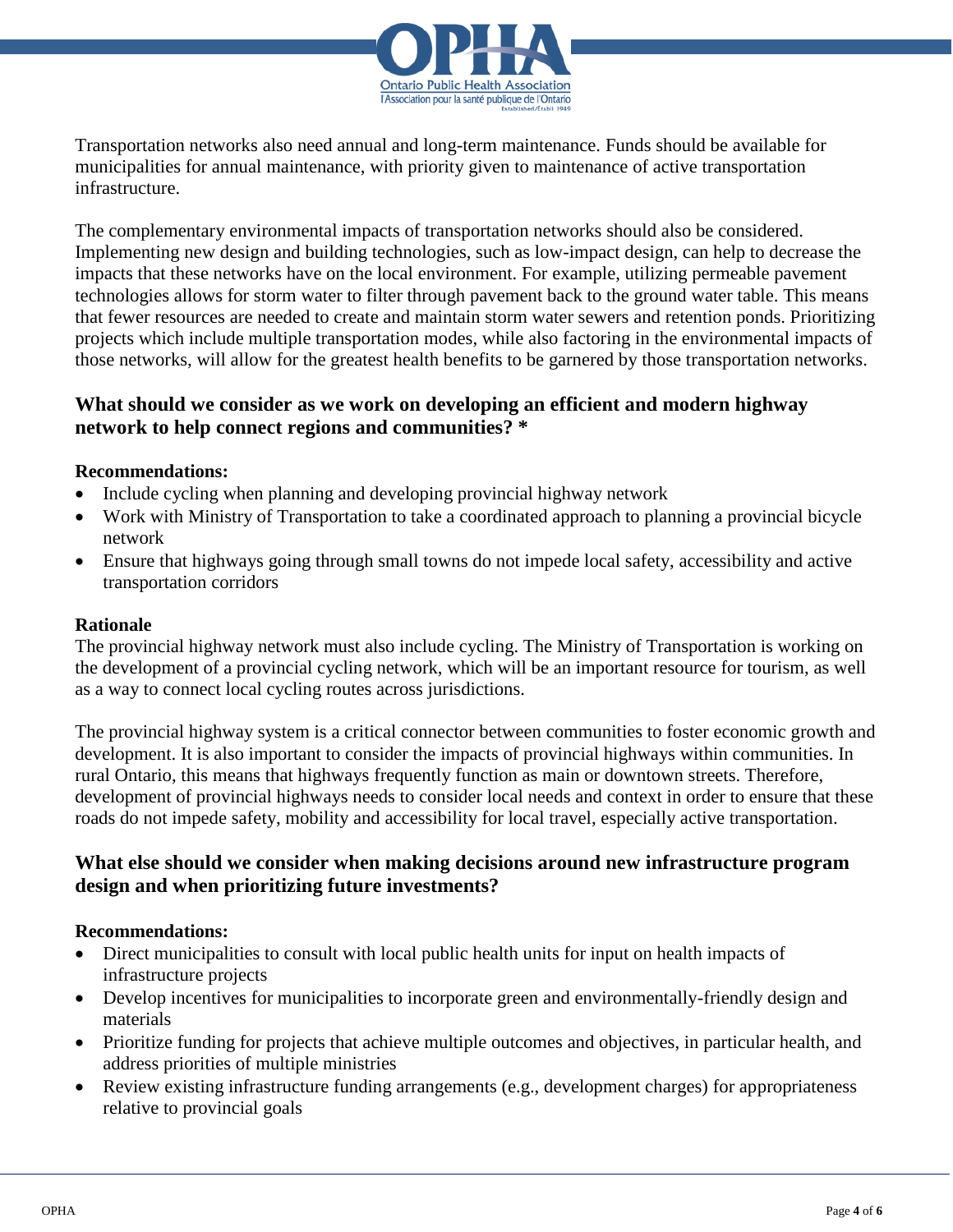

#### **Rationale**

The Ministry has identified a desire to achieve multiple complimentary objectives through investments in infrastructure. Infrastructure projects have the potential to have positive impacts on outcomes related to public health and safety, economic development and prosperity, climate change mitigation, air and water quality, and sustainability. Public health professionals have expertise in these areas and can be valuable partners to municipalities in defining the multiple benefits of infrastructure projects.

Many other provincial Ministries have a stake in how infrastructure is developed across Ontario, and we encourage the Ministry of EDEI to collaborate with them to determine how to maximize the benefits of investments. Relevant Ministries include Transportation, Health and Long-Term Care, Municipal Affairs and Housing, Education, Environment and Climate Change. More specifically, infrastructure funding should be focused on projects that enable communities to be better prepared and adapt to climate change impacts such as extreme weather events, facilitate safe and efficient active transportation, improve accessibility and utilize environmentally-friendly design and materials. Given the relationship between the health and the built environment, health should be included as a guiding principle when allocating infrastructure funding.

As an example, the Building Canada Fund in 2009 asked questions such as:

- Describe how the project is compatible with other strategies to promote the sustainable development of the municipality
- Describe how the project contributes to improved road and pedestrian safety.
- Describe how the project minimizes GHG emission and other environmental land-use impacts.
- Does the project improve transportation system efficiency, optimizing the use of all modes and decreasing the use of single occupancy vehicles?
- Does the project improve access to one or all of the following: multi-modal transportation corridors, and/or intermodal facilities; business and employment centres (including commercial, industrial, natural resources and tourism sites)

#### **Does this project contribute to a sustainable environment?**

A review of existing infrastructure funding arrangements (e.g., development charges, land transfer tax rebates, funding formulas for schools and hospitals, and so on) and the incentives they provide with respect to the location of future development can identify the appropriateness of those incentives given the goals contained in provincial growth and climate change plan.

#### **About OPHA**

Created in 1949, the Ontario Public Health Association (OPHA) is a non-partisan, non-profit organization that brings together a broad spectrum of groups and individuals concerned about people's health. OPHA's members come from various backgrounds and sectors - from the various disciplines in public health, health care, academic, non-profit to the private sector. They are united by OPHA's mission of providing leadership on issues affecting the public's health and strengthening the impact of people, who are active in public and community health throughout Ontario. This mission is achieved through professional